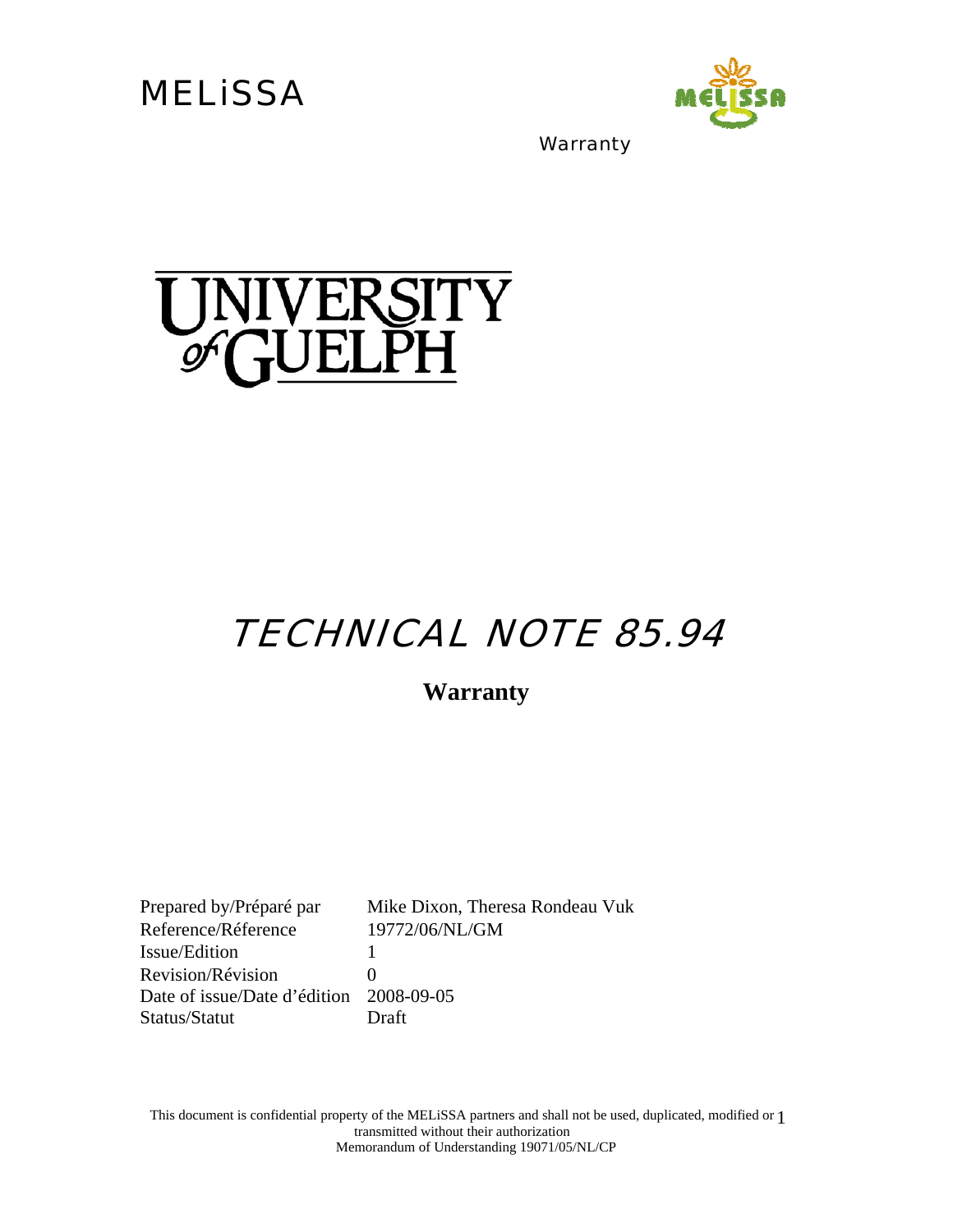



**Warranty** 

#### APPROVAL

| Title | W<br>arranty | Issue        | Revision |  |
|-------|--------------|--------------|----------|--|
| Titre |              | ┳<br>Edition | Révision |  |

| Author | Theresa Rondeau Vuk | Date | 2008-09-05 |
|--------|---------------------|------|------------|
| Auteur |                     | Date |            |

| Approved by         | Dr. Mike Dixon | Date |  |
|---------------------|----------------|------|--|
| <i>Approuve par</i> |                | Date |  |

#### CHANGE LOG

| Issue/ <i>Edition</i> | Revision/Révision | Status/Statut | Date/Date |
|-----------------------|-------------------|---------------|-----------|
|                       |                   |               |           |
|                       |                   |               |           |
|                       |                   |               |           |

#### Distribution List

| Name/Nom                | Company/Société | Quantity/ <i>Quantité</i> |
|-------------------------|-----------------|---------------------------|
| <b>MELISSA</b> Partners |                 |                           |
|                         |                 |                           |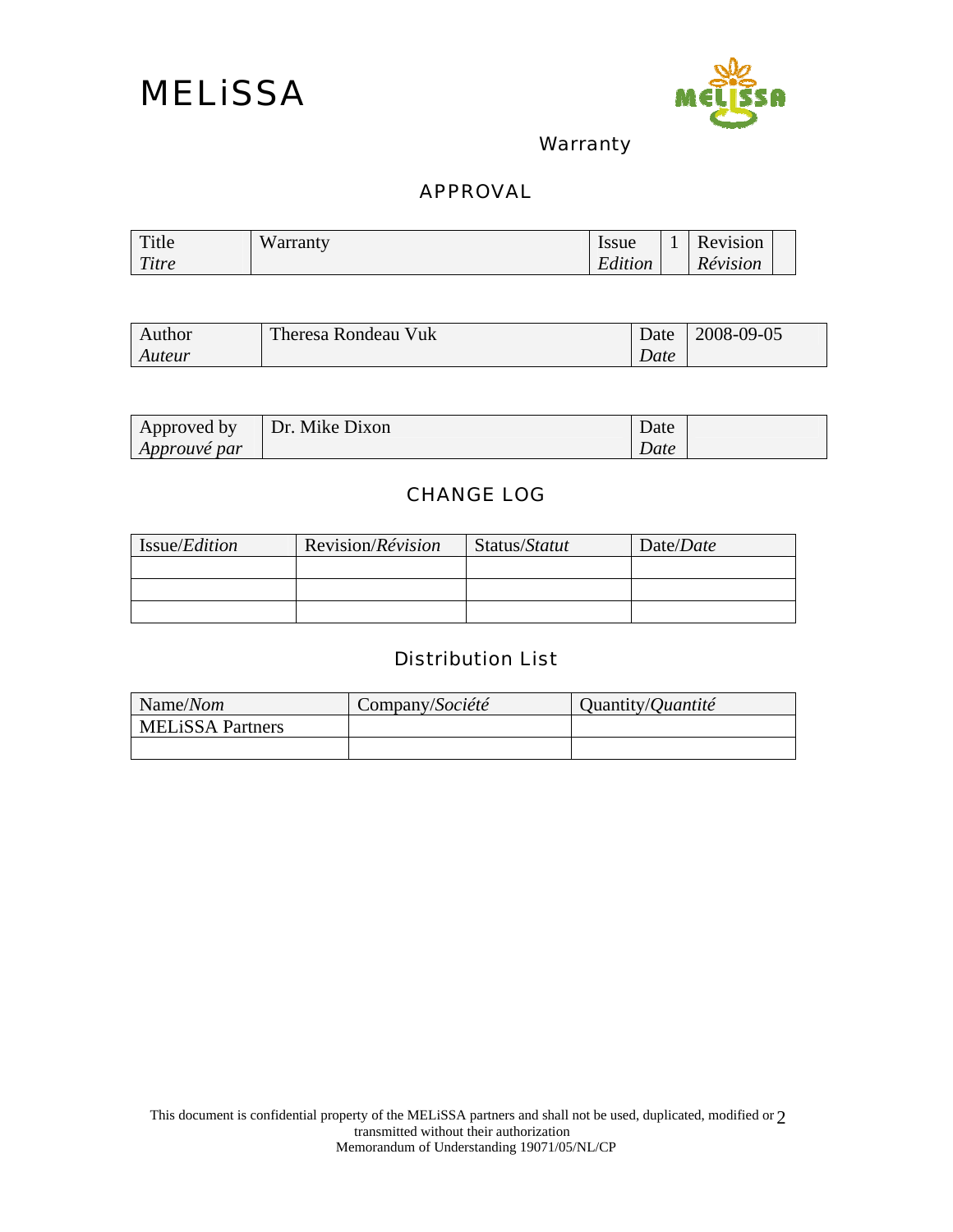# MELiSSA



Warranty

### **Introduction**

The following sections deal with the warranty and materials compatibility issues related to the HPC prototype.

## **Annex to doc TEC-MCT/2005/3466/IN/CP**

## **Section 8.4 Material**

8.4.1 Material used in the construction of the HPC prototype shall be evaluated for flammability resistance.

The only flammable materials used in the construction prototype are represented by the foam insulation material in the out shell of the chamber. This material is covered with sheets of steel which form the inner and outer walls of the chamber. There are no ignition sources in contact with this material.

8.4.2 All products considered for use in the MPP, as part of equipment HPC prototype, shall be evaluated for off-gassing and odour contaminants.

All materials and components comprising the shell and equipment in the HPC prototype were specifically selected for their non-off gassing properties. These include glass, Teflon, stainless steel, phyton and poly propylene. Components of the air handling system (fan, housing) were coated with a special oxide barrier (heresite) which is a baked enamel coating.

8.4.3 Items intended for structural application shall possess a high resistance to stress corrosion cracking.

The structural components of the HPC prototype are constructed of 3 1/6 stainless steel, 16 gauge and welded to ensure gas tight seals and corrosion free surfaces. Maintaining nominal operations procedures and preventative maintenance protocols will mitigate oxidation effects on any of the interior surfaces.

8.4.4 Organic materials used in the pressurized environment shall be evaluated for fungus resistance. Materials which are non-nutrient to fungi shall be used.

No organic materials were used in the construction of the HPC prototype therefore the risk of deterioration by fungal pathogens is non-existent.